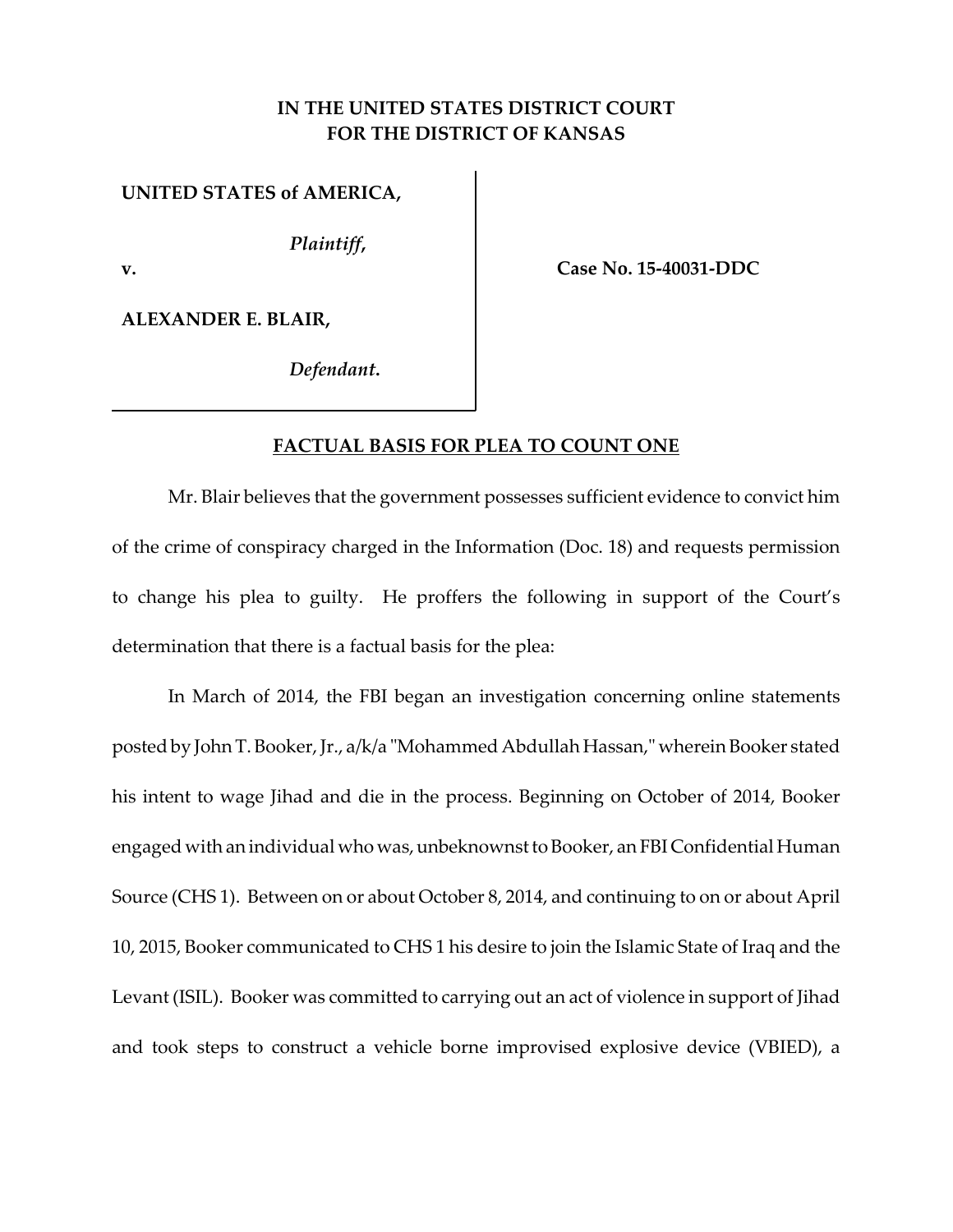destructive device, which he, along with CHS 1, would personally detonate on April 10, 2015, at the Fort Riley Military Installation, which is real property in whole or in part owned and possessed by, and leased to, the United States and departments and agencies thereof. Part of Bookerʹs preparations for the attack included renting a storage unit in Topeka, where components for the VBIED would be stored. Booker was arrested on April 10, 2015, as he completed final preparations for driving the VBIED onto Fort Riley.

During the investigation the FBI determined that Booker and the Defendant, Alexander E. Blair, were associated and concluded that Blair shared some of Bookerʹs extremist views concerning Jihad against the United States military. Mr. Blair was approached and befriended by Booker in January 2015, when Mr. Blair began attending the Islamic Center of Topeka. This was Mr. Blair's first experience as a practicing Muslim. Mr. Blair, who has a genetic condition known as Williams syndrome, $1$  rarely made friends. He was lonely and receptive to Booker's interest in talking and being friends.

As their friendship progressed, Booker communicated his extremist views to Mr. Blair. Although the evidence does not show precisely when Mr. Blair learned various pieces of information from Booker, the evidence shows that Mr. Blair learned the following at some time between meeting Bookerin January 2015 and April 10, 2015: Booker believed he was acting on behalf of ISIL; Booker was gathering materials for constructing the bomb;

<sup>&</sup>lt;sup>1</sup> The impact of Williams Syndrome on Mr. Blair and his involvement in this case will be fully explained at sentencing.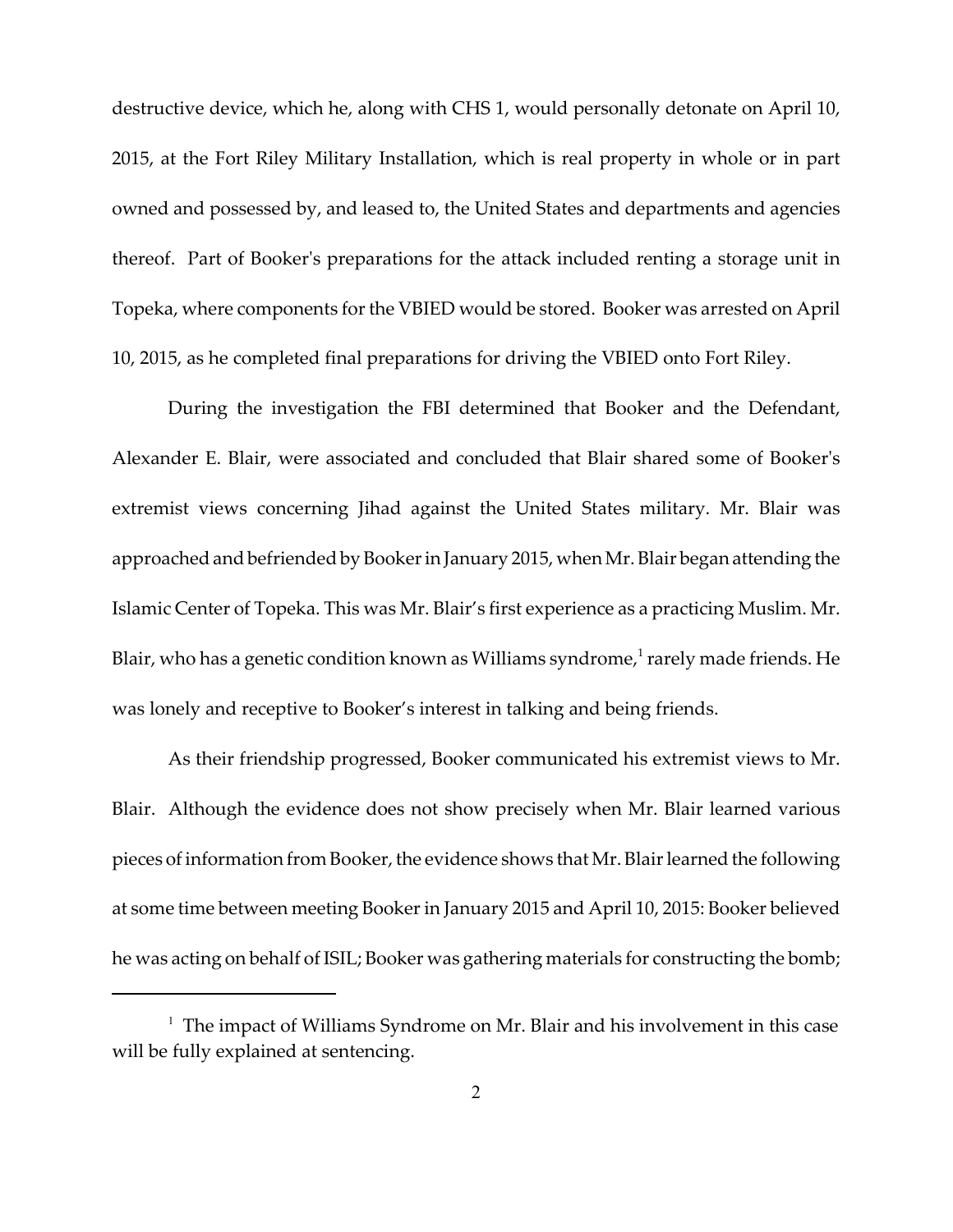Booker intended to deliver the device onto Fort Riley; and Booker planned to kill as many soldiers as possible.

As agents investigated Booker, they learned that Blairloaned Booker \$100 in March 2015 for the purpose of renting the storage unit mentioned above. Due to this association, agents contacted and interviewed Blairimmediately after Bookerʹs arrest on April 10, 2015. The evidence regarding Mr. Blair's knowledge of what the money would be used for can be found in a recorded telephone call dated March 17, 2015, and statements Mr. Blair made to law enforcement on April 10, 2015.

The phone call dated March 17, 2015, includes the following exchange:

Booker: How much money do you have on you?

Blair: I got a hundred bucks.

Booker: Alright. Alright. Save that, because we're gonna start we . . . you're gonna start spending in the sake of Allah. And I'm gonna need you—a little help on this. But it's for the sake of Allah, and I can prove to you where it is going if you wanna come with me. But, listen this is the case. Okay? Tomorrow, I may need a little bit of money. And it's not gonna be more than over a hundred dollars. But I'm gonna spend some. I don't have that much. But the thing is, listen. We need to get a . . .we're . . . he wants me, he's very, um, orders are getting stricter, okay?

Blair: Okay.

Booker: You know? I'm letting you know it's not play time anymore where, "Oh, in a week  $\dots$ ." No. It's like, we need to start getting the ball rolling. This is what his order was tonight: Start getting the ball rolling. We wanna do it. We . . . we need to get this going. You know? And he seemed very frantic. I don't know. I hope he's alright. But he seemed like he was trying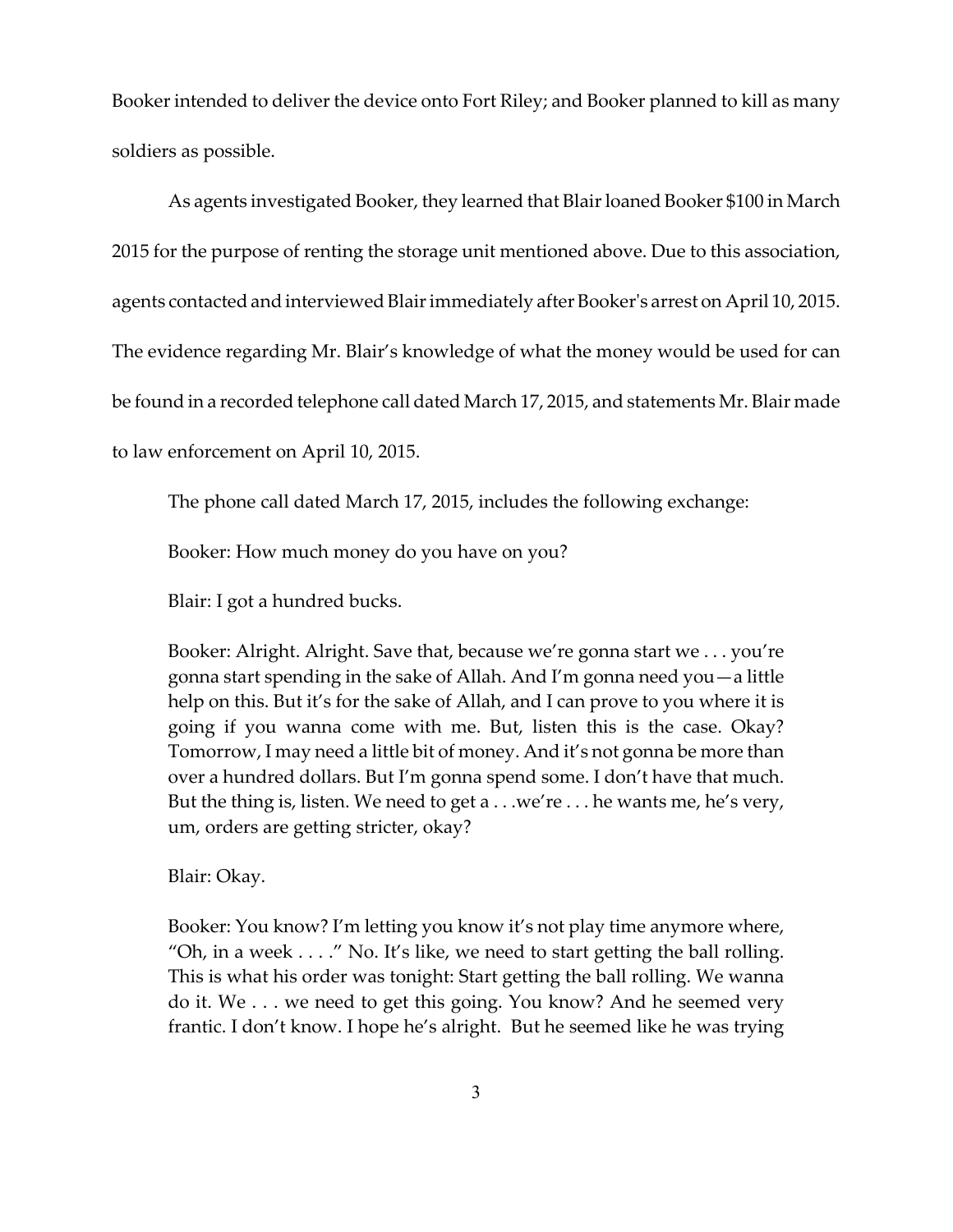to tell me, "Look, we need to get this . . . this going." He sounded like he was a hundred percent sure. Um, so, we need to get this going. And my orders were to show up to certain places at tomorrow. Now, listen . . . um, I'm going to need . . . I may need a couple bucks from you, maybe not a lot. But the thing is, the reason why is I need help with the storage because he wants me to rent it. He's gonna pay me back, and I can pay you back later. He, he wants me to rent the storage as soon as possible. Tomorrow. He wants me to look at the storage tomorrow....

When FBI agents went to Mr. Blair's parents' home on April 10, 2015, Mr. Blair was awakened in order to speak with them. Booker was already in custody, but the agents did not tell Mr. Blair that. Rather, they told Mr. Blair that, in order to save lives, it was imperative that Mr. Blair provide information about his knowledge of and interactions with Booker. The interview lasted approximately four hours and was recorded.

The following is an example, from the recording, of how law enforcement led Mr.

Blair to believe he was saving lives by telling them information about Booker:

| TFO BERGLUND:        | I don't know what you're getting through, but I know<br>that when you reveal something like that, it's a big deal.                                           |
|----------------------|--------------------------------------------------------------------------------------------------------------------------------------------------------------|
| <b>BLAIR:</b>        | I'm doin' it to save lives because you know, yeah, it's                                                                                                      |
| TFO BERGLUND:        | Okay. Take a breath.                                                                                                                                         |
| <b>AGENT CASLEN:</b> | You know what Allah has said about saving one life,<br>right?                                                                                                |
| <b>BLAIR:</b>        | Exactly. And this is, yeah.                                                                                                                                  |
| <b>AGENT CASLEN:</b> | It's like saving the entire world, so you just saved lives<br>by doing what you did, imagine how many lives that<br>Allah thinks that you have saved. A lot. |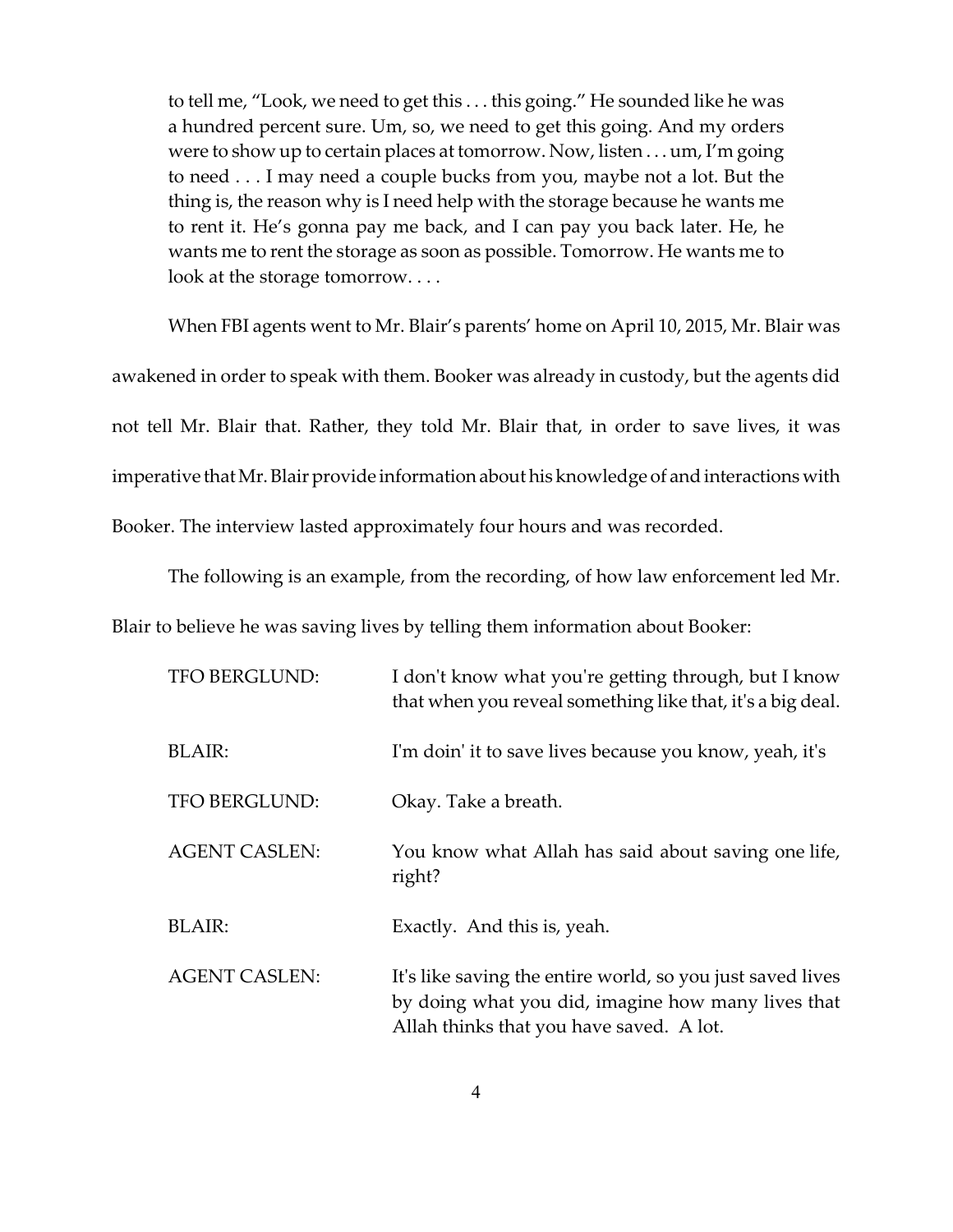While representing that they needed Mr. Blair's assistance to save lives and assuring Mr. Blair that he was not the focus of their investigation, agents asked Mr. Blair about lending money to Booker. Blair admitted that he lent Booker \$100 for a storage unit:

| BLAIR:               | Yes, I did give him a hundred dollars for a storage<br>unit.             |
|----------------------|--------------------------------------------------------------------------|
| TFO BERGLUND:        | Okay.                                                                    |
| <b>BLAIR:</b>        | I ain't gonna lie. I, uh, it, it's self-incriminating, I<br>know, but    |
| <b>TFO BERGLUND:</b> | But you're just bein' honest.                                            |
| <b>BLAIR:</b>        | Yes. Did I know what it was for? Yes, I did.                             |
| <b>TFO BERGLUND:</b> | Okay.                                                                    |
| <b>BLAIR:</b>        | Did I like it, no, I didn't. But, he asked me for help, I<br>helped him. |

Mr. Blair knew that Booker wanted to commit an act of jihad. And, while he did not know all of the details when he lent Booker the money, he understood that the storage unit was part of Booker's plan for some act of jihad. He speculated it was a bombing:

| <b>AGENT CASLEN:</b> | Okay, did he tell you what the shed was for before<br>they got, or you gave him the money to go get it?  |
|----------------------|----------------------------------------------------------------------------------------------------------|
| <b>BLAIR:</b>        | Yes.                                                                                                     |
| <b>AGENT CASLEN:</b> | Okay.                                                                                                    |
| BLAIR:               | He was like Brother, I'm kinda in a hard spot I have<br>somethin' to do and I need your help. Okay? I go |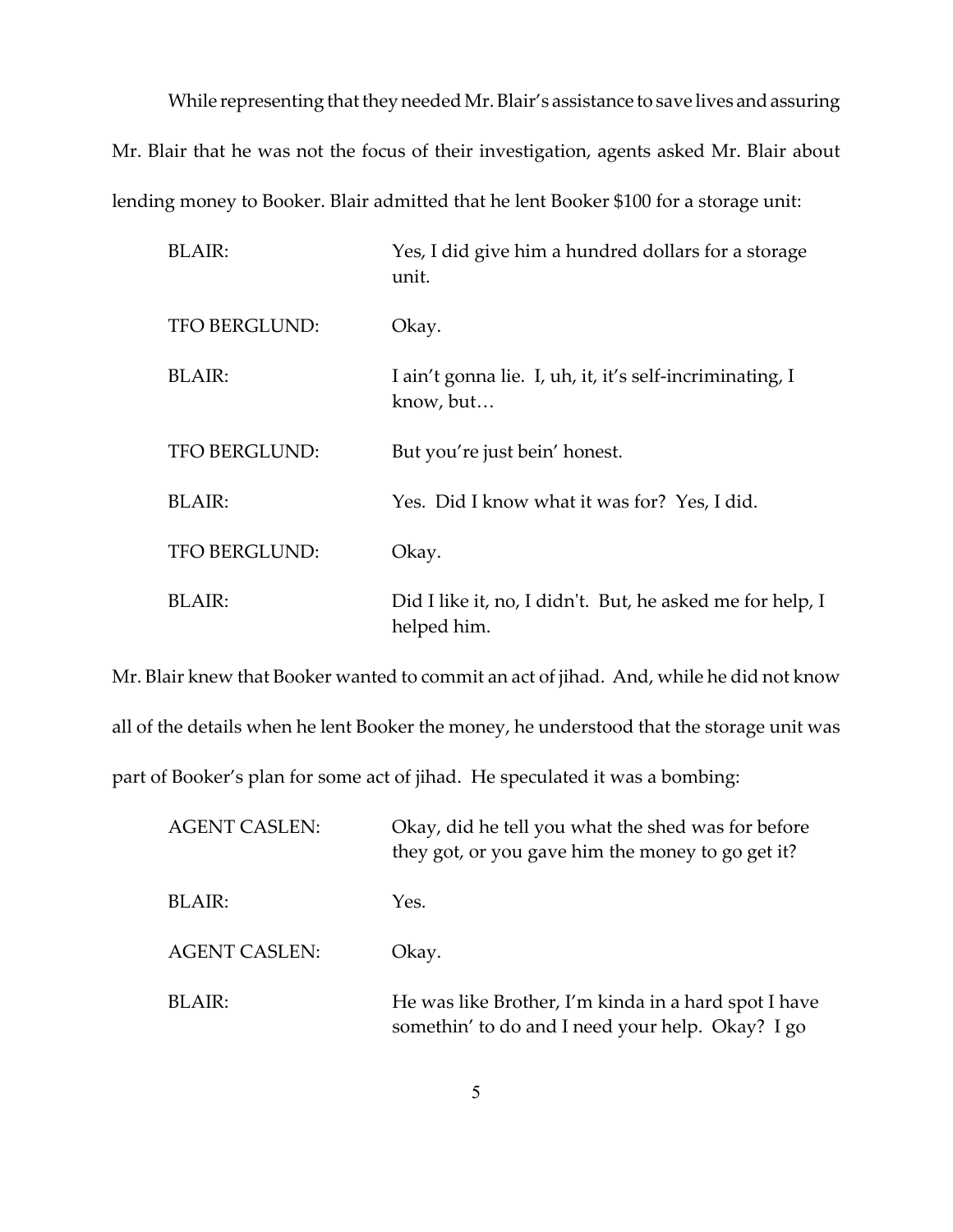|                      | what is it? Like my Sheikh has told me to get a<br>storage unit.                                                                                                                                                                       |
|----------------------|----------------------------------------------------------------------------------------------------------------------------------------------------------------------------------------------------------------------------------------|
| TFO BERGLUND:        | Um hum.                                                                                                                                                                                                                                |
| BLAIR:               | Okay, so I'm thinkin' small (unintelligible) you know,<br>somethin'. And I'm like well, and every time before I<br>did anything, I asked him, is this gonna involve<br>civilians?                                                      |
| <b>TFO BERGLUND:</b> | Back, I'm sorry, I'm gonna go back, rewind you. You<br>said he told you that he had somethin' to do, and<br>what was the next thing you said, he said something<br>and you said I assumed that meant a bomb, is that<br>what you said? |
| <b>BLAIR:</b>        | Yeah.                                                                                                                                                                                                                                  |
| <b>TFO BERGLUND:</b> | So, like why:                                                                                                                                                                                                                          |
| <b>BLAIR:</b>        | Had to be somethin' 'cause he wanted, he had, this is<br>what his handlers told him to do, get somethin' close<br>to his place that he's stayin'.                                                                                      |
| <b>TFO BERGLUND:</b> | Gotcha.                                                                                                                                                                                                                                |

After a brief detour, the conversation returned to Mr. Blair's statement that he assumed

the storage unit would involve a bomb:

| <b>TFO BERGLUND:</b> | Forgive me. Why did, why did bomb come to mind?               |
|----------------------|---------------------------------------------------------------|
| <b>BLAIR:</b>        | Because he wanted to do his Jihad.                            |
| TFO BERGLUND:        | Okay.                                                         |
| <b>BLAIR:</b>        | You know. I ain't kiddin', he, that's all he wanted to<br>do. |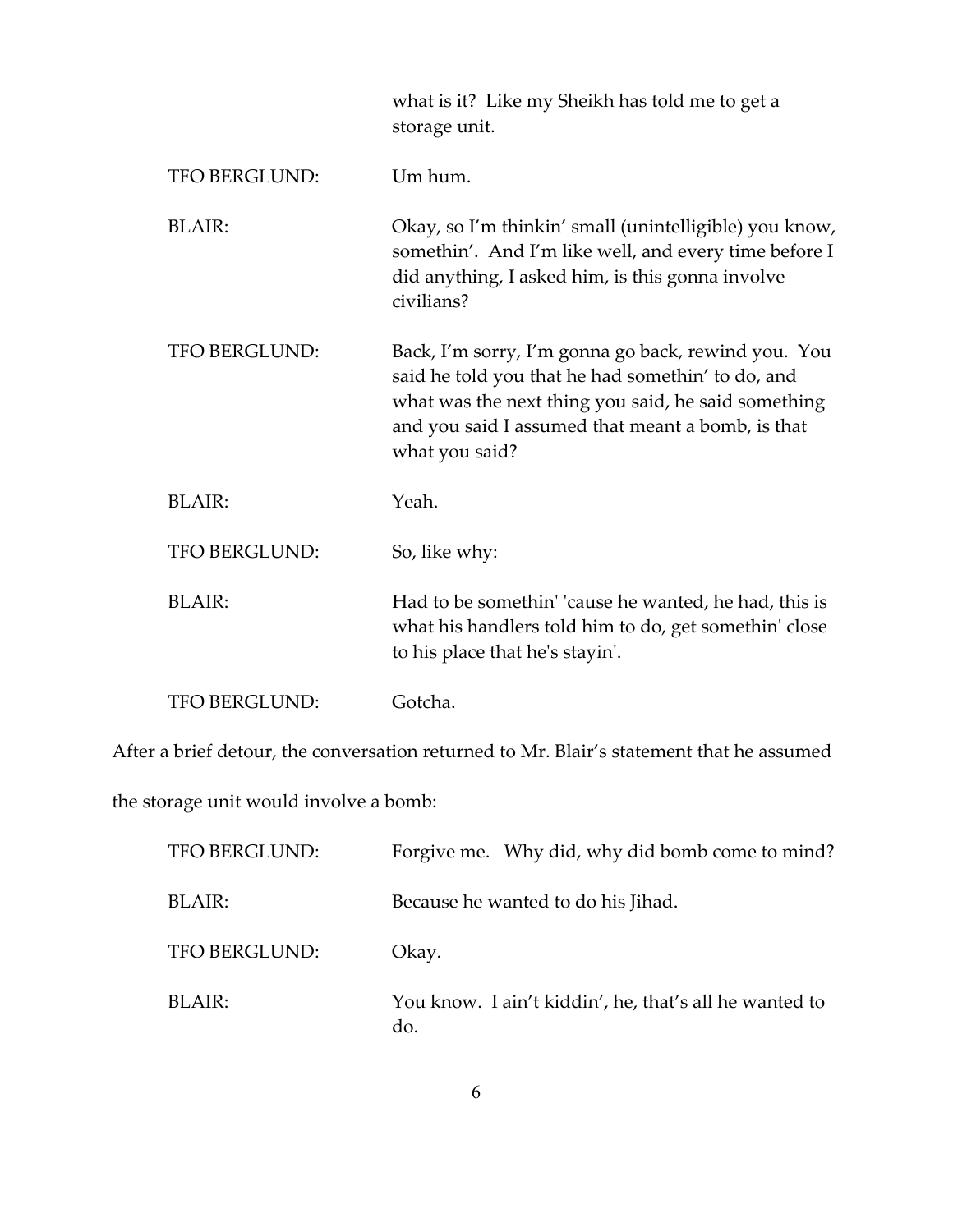AGENT CASLEN: What is this, this Jihad? BLAIR: Suicide bombing.

There was another exchange about Mr. Blair's knowledge about the purpose of the storage unit. Mr. Blair said that the storage unit was "[f]or a vehicle that they could make the device." The statement suggests Mr. Blair had this specific information at the time that he loaned the \$100 to Booker.

Mr. Blair made it clear that he refused to personally participate in the bombing. He said, "He wanted me to go with him. I told him no." Later, he said, "I didn't want to join the Jihad." But Mr. Blair acknowledges that he loaned \$100 to Booker knowing that it would help Booker follow through with instructions from his "handler," knowing that Booker wanted to commit an act of jihad with the help of his "handler," and believing that the storage unit was part of plans for a suicide bombing. Mr. Blair also knew that Booker intended to direct his jihad at the United States military.

During the interview, Mr. Blair admitted to agents that he urged Booker to cease talking openly about his intentions to conduct an attack for fear of attracting public attention and being reported to law enforcement:

| TFO BERGLUND: | Uh, when he would say stuff like this in public um,<br>what were you thinking to yourself? |
|---------------|--------------------------------------------------------------------------------------------|
| BLAIR:        | I wanted to knock him out.                                                                 |
| TFO BERGLUND: | Okay.                                                                                      |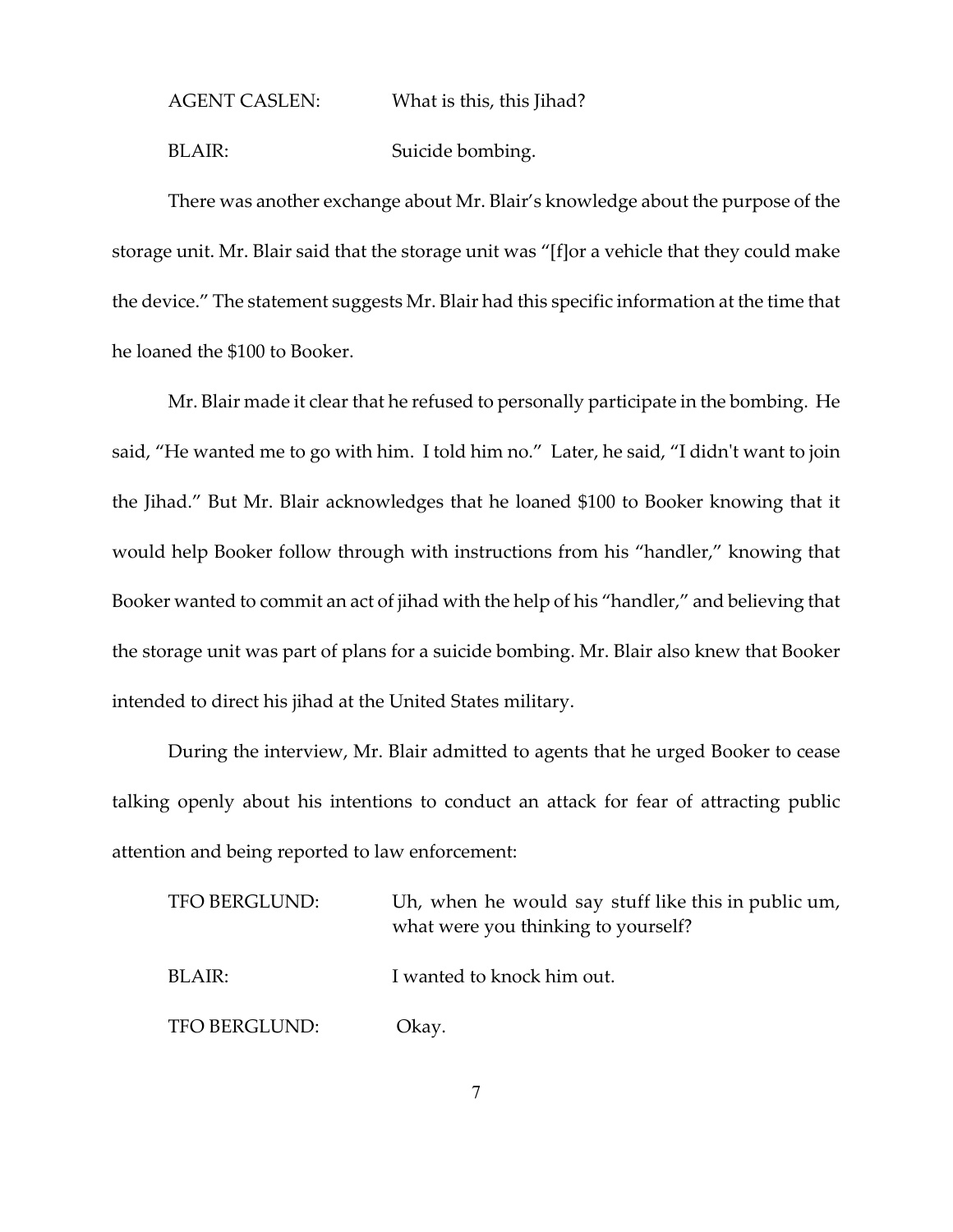| <b>BLAIR:</b>        | No that, not, not just cause that, but I just I get tired of<br>him talking about it.                                                                                     |
|----------------------|---------------------------------------------------------------------------------------------------------------------------------------------------------------------------|
| TFO BERGLUND:        | But.                                                                                                                                                                      |
| <b>BLAIR:</b>        | You know.                                                                                                                                                                 |
| <b>TFO BERGLUND:</b> | You know as you guys got further along and you<br>started talking specifics, what, what, what was going<br>through your mind if somebody overheard you guys?              |
| <b>BLAIR:</b>        | Uh, eventually the police would show up or something<br>you know and then it would be in a pickle and it's just<br>like man I don't do you want that shit, just shut the. |

Mr. Blair also told agents that he believed he had in fact been recently put under law enforcement surveillance. Mr. Blair said that he believed he "I been gettin' followed by someone for the past, because I been seeing the same vehicle, same plate" and that he assumed it was law enforcement.

Finally, Mr. Blair told agents that he believed Booker would carry out the attack but chose not to alert authorities and report Bookerʹs actions. He said that Booker "wanted to" carry out the attack. The following additional discussion occurred:

| <b>SA CASLEN:</b> | Did you believe him? That this was gonna happen?<br>Did you think he was capable of doing it? |
|-------------------|-----------------------------------------------------------------------------------------------|
| <b>BLAIR:</b>     | Yes. At, at first no, at first no, I'm like okay he's just full<br>of shit.                   |
| TFO BERGLUND:     | Right.                                                                                        |
| <b>BLAIR:</b>     | But then once he started talking on a second phone and                                        |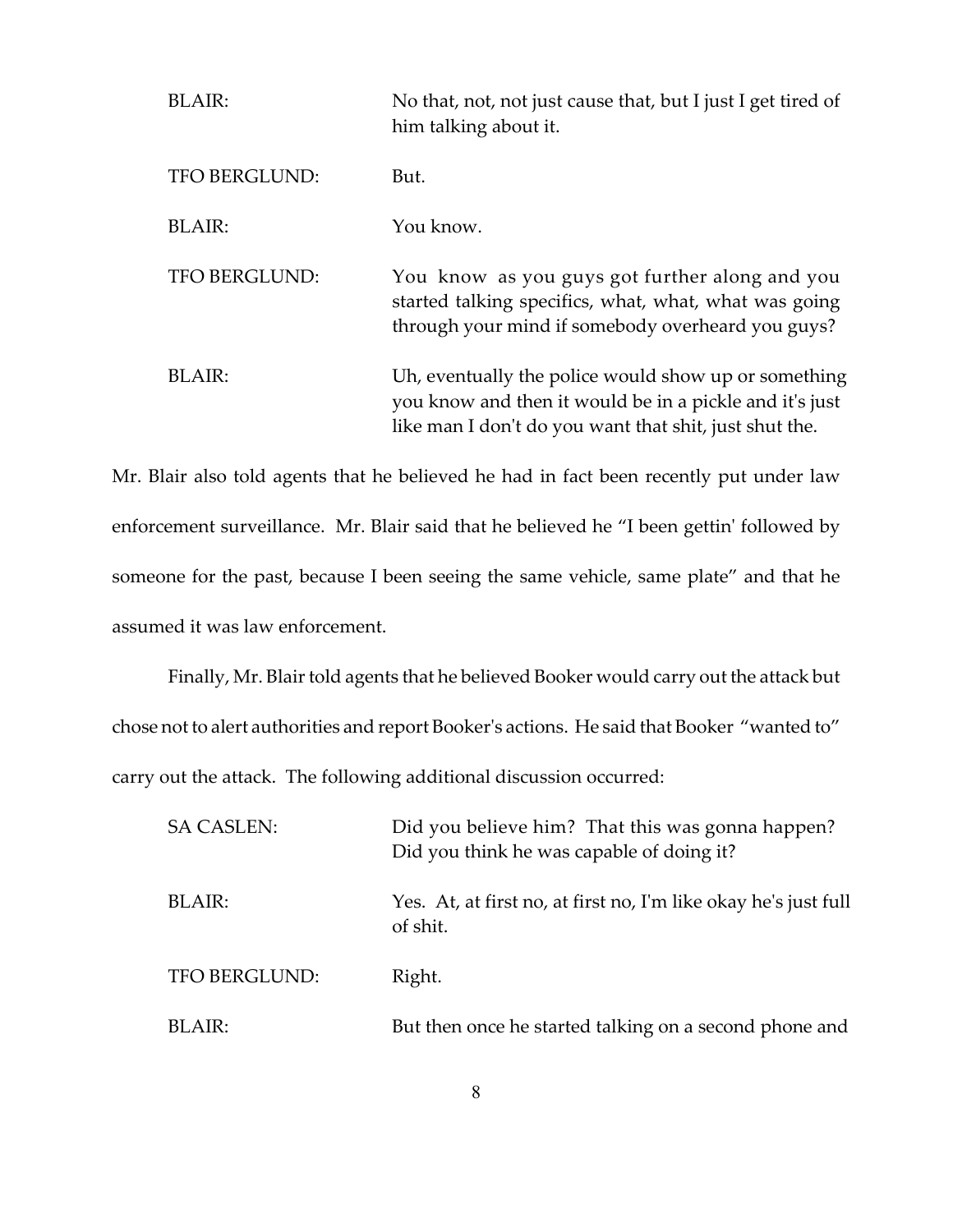he started asking me for things, itʹs just like um, okay you know. Then he was asking me for a gun, then heʹs revealing me his past about being captured by the F B I, then it was just like okay.

Mr. Blair stated that he did not report it to authorities because "I thought I was being

followed so I figured you guys would know something of it."

Respectfully submitted,

Joseph, Hollander & Craft, LLC *Attorneys for Defendant Blair*

By: s/ Christopher M. Joseph Christopher Joseph, #19778 1508 S.W. Topeka Blvd. Topeka, Kansas 66612 Phone: (785) 234‐3272 Fax: (785) 234‐3610 cjoseph@josephhollander.com